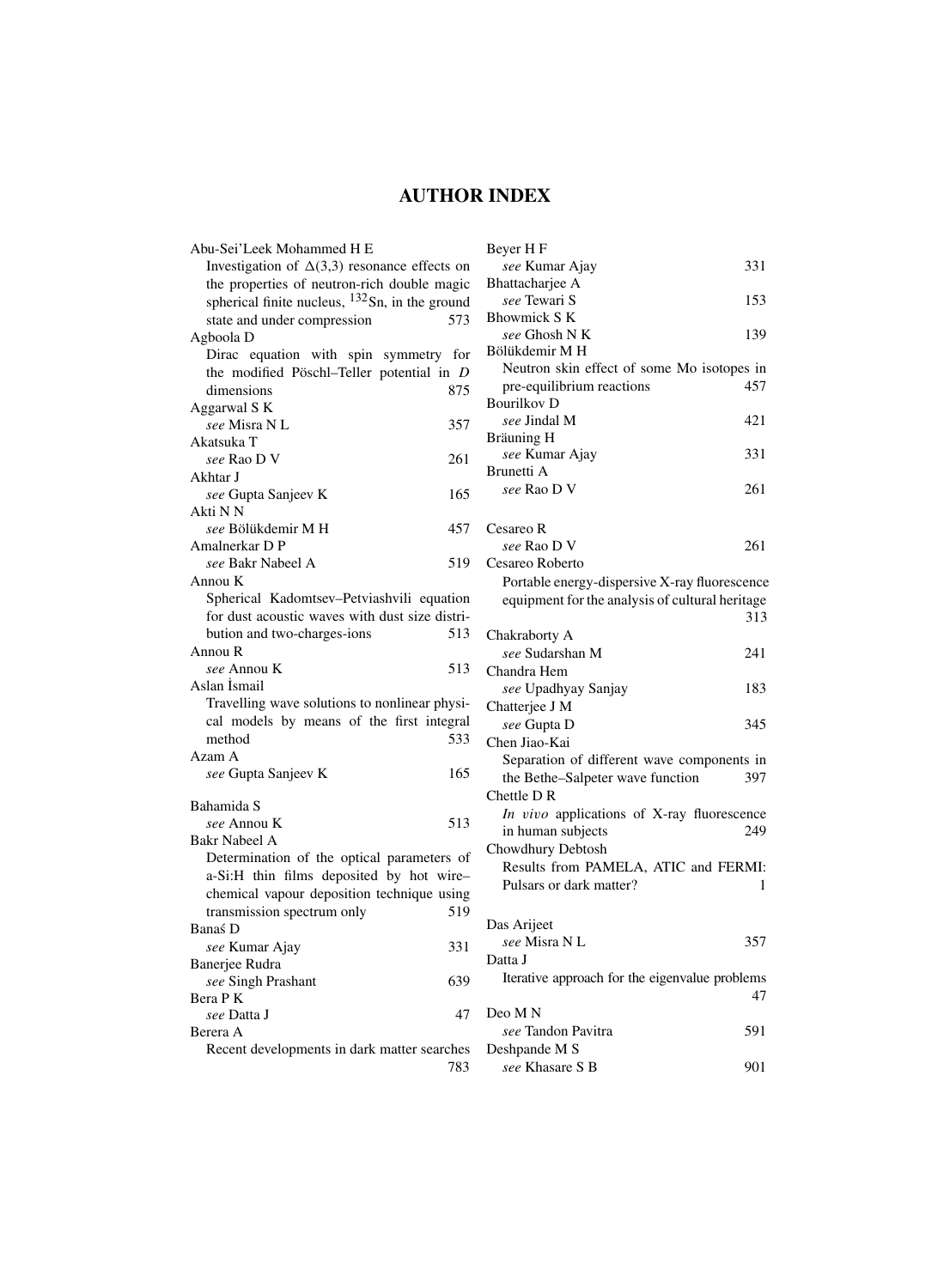| Dhara Sangita                                                                                  |     |
|------------------------------------------------------------------------------------------------|-----|
| see Misra N L                                                                                  | 357 |
| Application of total reflection X-ray fluores-                                                 |     |
| cence spectrometry for trace elemental anal-                                                   |     |
| ysis of rainwater                                                                              | 361 |
| Dhiman Narinder K                                                                              |     |
| Role of different Skyrme forces and surface                                                    |     |
| corrections in exotic cluster decay                                                            | 441 |
| Dighe Amol                                                                                     |     |
| B Physics: WHEPP-XI working group report                                                       |     |
|                                                                                                | 729 |
| Dutt Ishwar                                                                                    |     |
| see Dhiman Narinder K                                                                          | 441 |
| The role of various parameters used in prox-                                                   |     |
| imity potential in heavy-ion fusion reactions:                                                 |     |
| New extension                                                                                  | 921 |
| Dutta Gupta S                                                                                  |     |
| see Golla Dheeraj                                                                              | 603 |
| Dutta Rupak                                                                                    |     |
| see Dighe Amol                                                                                 | 729 |
|                                                                                                |     |
| Edelstein R M                                                                                  |     |
| An analysis of the nonlinear equation $u_t =$<br>$f(x, u)u_{xx} + g(x, u)u_x^2 + h(x, u)u_x +$ |     |
| p(x, u)                                                                                        | 23  |
| Erturk M                                                                                       |     |
| see Guseinov I I                                                                               | 109 |
| Eslami Parvin                                                                                  |     |
| see Zomorrodian Mohammad Ebrahim                                                               | 93  |
|                                                                                                |     |
| Feng W-L                                                                                       |     |
| Optical spectra and spin-Hamiltonian param-                                                    |     |
| eters of trivalent ytterbium in lead tungstate                                                 |     |
|                                                                                                | 149 |
| Fritzsche S                                                                                    |     |
| see Kumar Ajay                                                                                 | 331 |
| Funde A M                                                                                      |     |
| see Bakr Nabeel A                                                                              | 519 |
| Gaur Naveen                                                                                    |     |
|                                                                                                | 729 |
| see Dighe Amol                                                                                 |     |
| Gershon Tim<br>see Dighe Amol                                                                  |     |
|                                                                                                | 729 |
| Ghaffary Tooraj                                                                                |     |
| see Zomorrodian Mohammad Ebrahim                                                               | 93  |
| Ghodsi F E<br>see Pakdel A                                                                     |     |
| Ghose R                                                                                        | 973 |
| see Gupta D                                                                                    | 345 |
|                                                                                                |     |

| Ghosh DK                                             |
|------------------------------------------------------|
| Working group report: Physics at the Large           |
| Hadron Collider<br>707                               |
| <b>Ghosh Diptimoy</b>                                |
| see Dighe Amol<br>729                                |
| Ghosh N K                                            |
| Role of correlated hopping in mixed valence          |
| 139<br>phenomena                                     |
|                                                      |
| Gigante G E                                          |
| see Rao D V<br>261                                   |
| Giri Anjan                                           |
| see Dighe Amol<br>729                                |
| Godbole Rohini M                                     |
| Higgs physics at the Large Hadron Collider           |
| 767                                                  |
| Golla Dheeraj                                        |
| Goos-Hänchen shift for higher-order Hermite-         |
| Gaussian beams<br>603                                |
| Gosavi S W                                           |
| see Bakr Nabeel A<br>519                             |
| Goswamy J                                            |
| 223                                                  |
| see Singh Gurjeet<br>Govinder K S                    |
|                                                      |
| see Edelstein R M<br>23                              |
| Goyal Navdeep<br>see Prakash S                       |
| 629                                                  |
| Gumberidze A                                         |
| see Kumar Ajay<br>331                                |
| Gupta D                                              |
| Energy-dispersive X-ray fluorescence study           |
| 345<br>of elemental uptake in cauliflower            |
| Gupta Sanjeev K                                      |
| Variation of interface trap level charge den-        |
| sity within the bandgap of 4H-SiC with               |
| varying oxide thickness<br>165                       |
| Gupta Sourendu                                       |
| The critical point of quantum chromodynam-           |
| ics through lattice and experiment<br>801            |
| Guseinov I I                                         |
| Use of combined Hartree-Fock-Roothaan                |
| theory in evaluation of lowest states of             |
| K[Ar] $4s^03d^1$ and $Cr^+$ [Ar] $4s^03d^5$ isoelec- |
| tronic series over noninteger n-Slater type          |
| orbitals<br>109                                      |
|                                                      |
| Hadap A                                              |
| Plasma-filled rippled wall rectangular back-         |
| ward wave oscillator driven by sheet electron        |
| 501<br>beam                                          |
| Hagmann S                                            |

*see* Kumar Ajay 331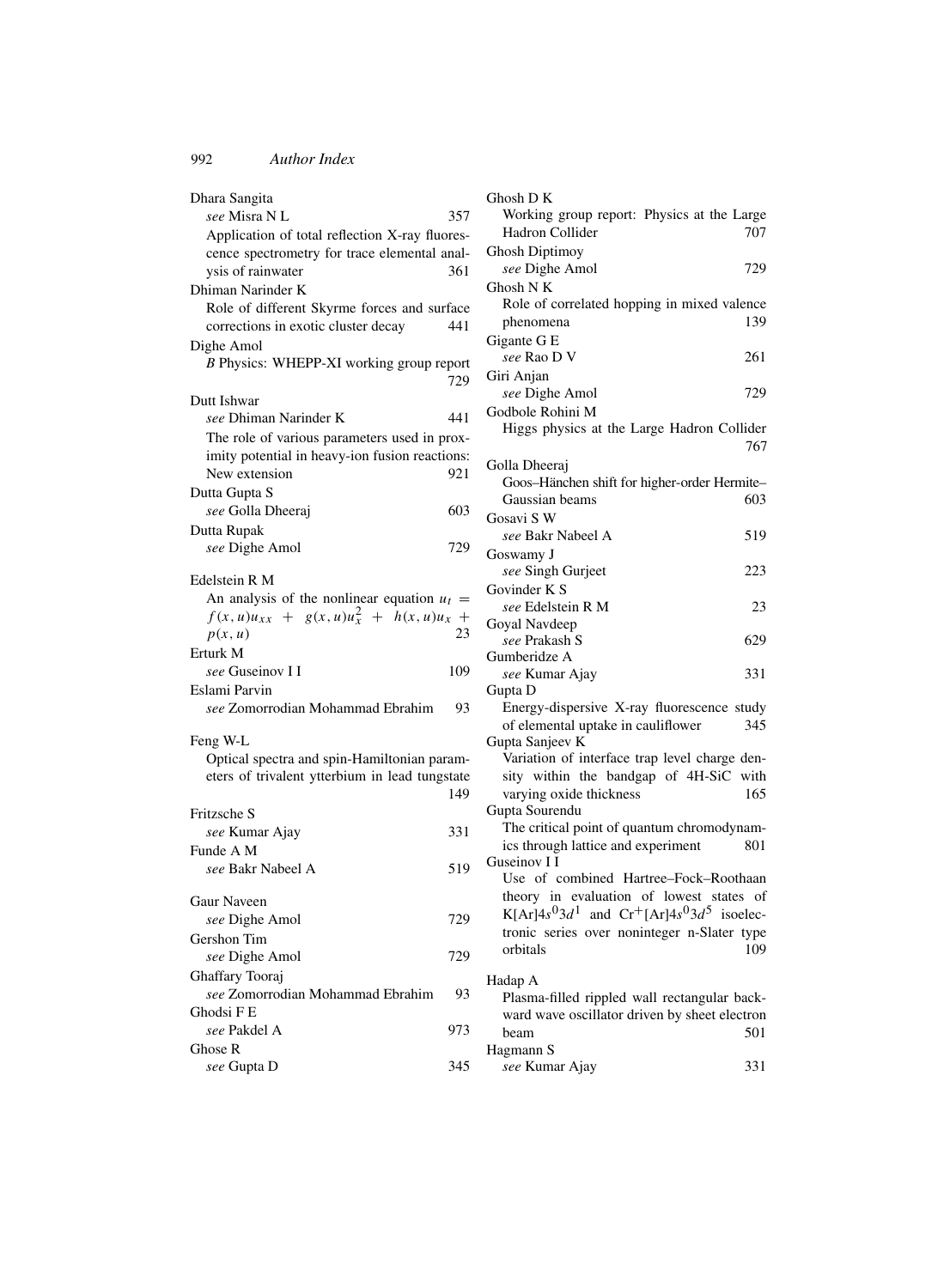| Haque M M                                       | Kamble M M                                                                        |
|-------------------------------------------------|-----------------------------------------------------------------------------------|
| 6 MeV storage ring dedicated to hard X-ray      | see Bakr Nabeel A<br>519                                                          |
| imaging and far-infrared spectroscopy<br>351    | Karmakar P K                                                                      |
| Hasanbeigi A                                    | Nonlinear stability of pulsational mode of                                        |
| see Jafari S<br>489                             | gravitational collapse in self-gravitating                                        |
| Hawaldar R R                                    | hydrostatically bounded dust molecular cloud                                      |
| see Bakr Nabeel A<br>519                        | 945                                                                               |
| He Xiao-Gang                                    | Katore S D                                                                        |
| 729<br>see Dighe Amol                           | Bianchi type-I massive string magnetized                                          |
| Hess S                                          | barotropic perfect fluid cosmological model                                       |
| see Kumar Ajay<br>331                           | in bimetric theory<br>543                                                         |
| Hirai T                                         | Kaur Kulbir                                                                       |
| 351<br>see Haque M M                            | see Prakash S<br>629                                                              |
| Hou George W-S                                  | Kaur Sukhjit                                                                      |
| 729<br>see Dighe Amol                           | see Sood Aman D<br>909                                                            |
|                                                 | Keum Yong-Yeon                                                                    |
|                                                 | 729<br>see Dighe Amol                                                             |
| Jadkar S R                                      | Khasare S B                                                                       |
| see Bakr Nabeel A<br>519                        |                                                                                   |
| Jafari S                                        | Perturbation approach for equation of                                             |
| Self-field effects on small-signal gain in two- | state for hard-sphere and Lennard-Jones<br>pure fluids<br>901                     |
| 489<br>stage free-electron lasers               | Kheiri H                                                                          |
| Ji Vincent                                      | Application of the $(G/G)$ -expansion meth-                                       |
| 127<br>see Lin Zhong-Liang                      | od for the Burgers, Burgers-Huxley and                                            |
| Jindal M                                        | modified Burgers-KdV equations<br>831                                             |
| Drell-Yan process at Large Hadron Collider      | Kilgore William B                                                                 |
| 421                                             | Introduction to quantum chromodynam-                                              |
| Jog Chanda J                                    | ics at hadron colliders<br>757                                                    |
| see Chowdhury Debtosh<br>1                      | Kodrani Bhavik                                                                    |
| Johri Manoj                                     | 729<br>see Dighe Amol                                                             |
| Dielectric relaxation studies in 5CB nematic    | Kothari Harshit N                                                                 |
| liquid crystal at 9 GHz under the influence     | Total and ionization cross-sections of $N^2$                                      |
| of external magnetic field using microwave      | and CO by positron impact:<br>Theoretical                                         |
| 621<br>cavity spectrometer                      | investigations<br>477                                                             |
| Johri S                                         | Kozhuharov C                                                                      |
| 621<br><i>see</i> Johri Manoj                   | see Kumar Ajay<br>331                                                             |
| Joshi Deepika P                                 | Kuczumow Andrzej                                                                  |
| see Upadhyay Sanjay<br>183                      | New applications of the good old wavelength-                                      |
| Joshi Meenakashi                                | 213<br>dispersive X-ray fluorescence                                              |
| 183<br><i>see</i> Upadhyay Sanjay               | Kumar Ajay                                                                        |
| Joshipura Anjan S                               | Spectral distribution of the 2S $\rightarrow$<br>1 S                              |
| Working group summary:<br>Neutrinos and         | two-photon transition in atoms and few-                                           |
| beyond Standard Model<br>699                    | electron ions<br>331                                                              |
| Joshipura K N                                   | Kumar Rajesh                                                                      |
| see Kothari Harshit N<br>477                    | Excitation energies and oscillator strengths                                      |
|                                                 | for the 1s <sup>2</sup> $2s^2$ $2p^6$ $3s^2$ $3p^6$ $3d$ $^2D^e \rightarrow 1s^2$ |
|                                                 | $2s^2$ $2p^6$ $3s^2$ $3p^5$ $3d^2$ $2p^0$ , $2p^0$ , $2F^0$ tran-                 |
| Kadir Abdurahman                                | sitions in $V^{4+}$<br>471                                                        |

Robust adaptive fuzzy neural tracking control Kumar Sunil for a class of unknown chaotic systems 887 2*s*<sup>2</sup> 2*p*<sup>6</sup> 3*s*<sup>2</sup> 3*p*<sup>5</sup> 3*d* 2 2*P*o, <sup>2</sup>*D*o, <sup>2</sup>*F*<sup>o</sup> transitions in  $V^{4+}$  471 *see* Singh Gurjeet 223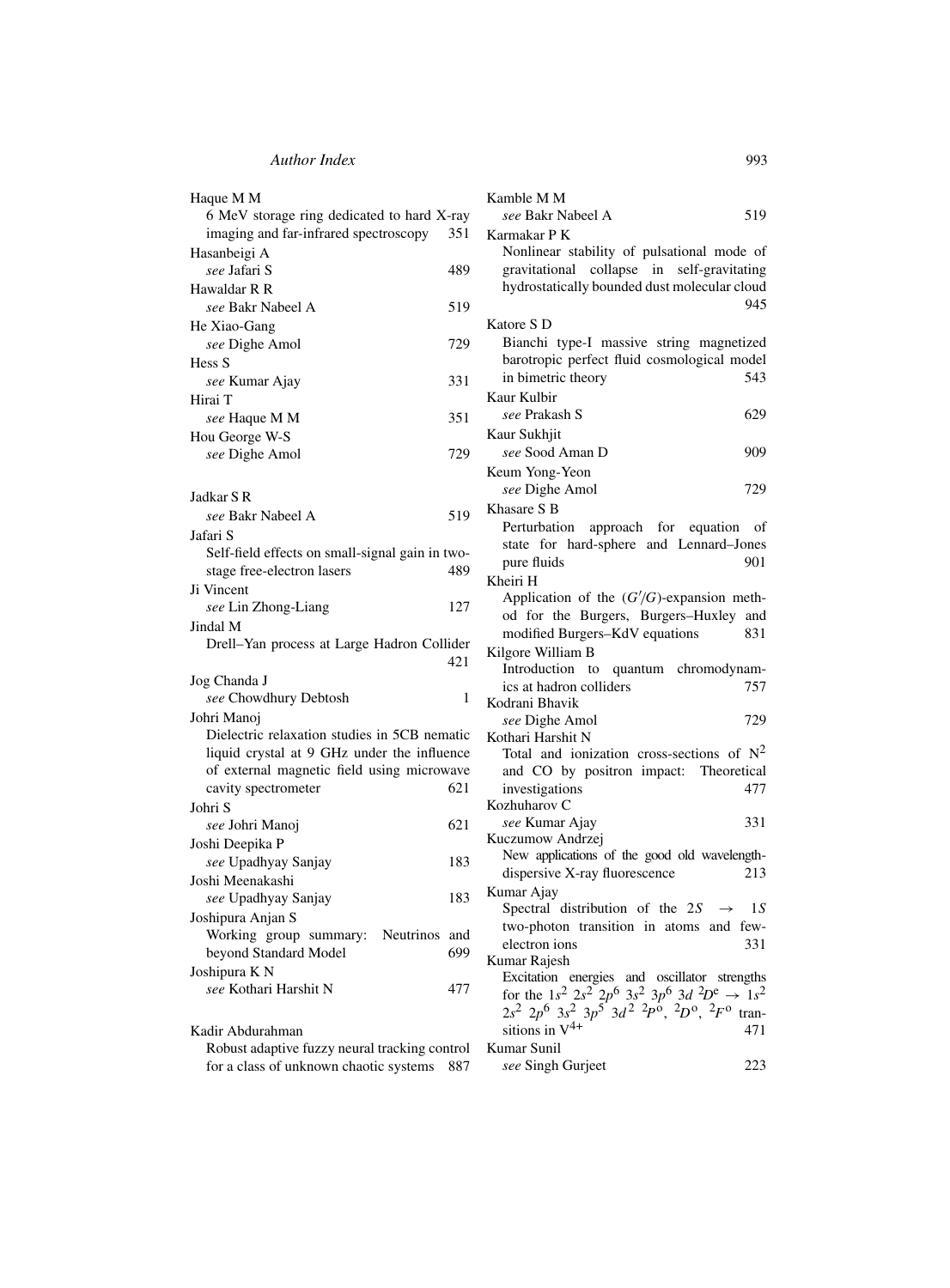| Larrañaga Alexis                                      |     |
|-------------------------------------------------------|-----|
| Entropy of the Kerr-Sen black hole                    | 553 |
| Lee Jonu<br>exact travelling wave solutions of<br>New |     |
| bidirectional wave equations                          | 819 |
| Li X-M                                                |     |
| see Feng W-L                                          | 149 |
| Lima I                                                |     |
| see Lopes R T                                         | 271 |
| Lin Zhong-Liang                                       |     |
| Atomistic simulation of the point defects             |     |
| in TaW ordered alloy                                  | 127 |
| Lochan Kinjalk                                        |     |
| Nonlinear quantum mechanics, the superpo-             |     |
| sition principle, and the quantum measure-            |     |
| ment problem                                          | 67  |
| Lodha G S                                             |     |
| <i>see</i> Misra N L                                  | 357 |
| Lopes R T                                             |     |
| Synchrotron radiation X-ray microfluores-             |     |
| cence techniques and biological applications          |     |
|                                                       | 271 |
|                                                       |     |
| Ma Qinghua                                            |     |
| see Wang Junwei                                       | 385 |
| Mahajan Namit                                         |     |
| see Dighe Amol                                        | 729 |
| Maheshwari K P                                        |     |
| see Hadap A                                           | 501 |
| Maity J P                                             |     |
| <i>see</i> Sudarshan M                                | 241 |
| Majumdar Pushan                                       |     |
| Summary of working group activities in non-           |     |
| perturbative<br>quantum chromodynamics                |     |
| (lattice gauge theory)                                | 725 |
| Majumdar S                                            |     |
| see Sudarshan M<br>Mao Ling-Feng                      | 241 |
| Mismatch of dielectric constants at the inter-        |     |
| face of nanometer metal-oxide-semiconduc-             |     |
| tor devices with high- $K$ gate dielectric im-        |     |
| pacts on the inversion charge density                 | 657 |
| Markowicz A                                           |     |
| An overview of quantification methods in              |     |
| energy-dispersive X-ray fluorescence analysis         |     |
|                                                       | 321 |
| Maskey Shila                                          |     |
| Quantitative energy-dispersive electron probe         |     |
| X-ray microanalysis for single-particle analy-        |     |
| sis and its application for characterizing at-        |     |
| mospheric aerosol particles                           | 281 |
|                                                       |     |

| Massó E                                        |     |
|------------------------------------------------|-----|
| Axions in cosmology and laboratory             | 795 |
| Matias Joaquim                                 |     |
| see Dighe Amol                                 | 729 |
| Mawlong Barilang                               |     |
| see Dighe Amol                                 | 729 |
| Mazumdar K                                     |     |
| see Jindal M                                   | 421 |
| Mehdian H                                      |     |
| see Jafari S<br>Mehta D                        | 489 |
| see Singh Gurjeet                              | 223 |
| Milani Moghaddam H                             |     |
| The effect of C atom concentration on the      |     |
| electronic properties of boron carbonitride    |     |
| alloy nanotube in zig-zag form                 | 965 |
| Misra Basudha                                  |     |
| see Dighe Amol                                 | 729 |
| Misra N L                                      |     |
| Total reflection X-ray fluorescence and ener-  |     |
| gy-dispersive X-ray fluorescence characteri-   |     |
| zations of nuclear materials                   | 201 |
| Trace determination of uranium in fertilizer   |     |
| samples by total reflection X-ray fluorescence |     |
|                                                | 357 |
| see Sangita Dhara                              | 361 |
| Mitra A K                                      |     |
| see Gupta D                                    | 345 |
| Mittal K C                                     |     |
| see Hadap A                                    | 501 |
| Moghaddam M R                                  |     |
| see Kheiri H                                   | 831 |
| Mohanta Rukmani                                |     |
| see Dighe Amol                                 | 729 |
| Mohanty Gagan                                  |     |
| see Dighe Amol                                 | 729 |
| Mondal J                                       |     |
| see Hadap A                                    | 501 |
| Mondal N S                                     |     |
| see Ghosh N K                                  | 139 |
| Mookerjee Abhijit                              |     |
| see Singh Prashant                             | 639 |
| Moon A                                         |     |
| see Haque M M                                  | 351 |
| Mukhopadhyay Partha                            |     |
| DeWitt-Virasoro construction                   | 407 |
|                                                |     |

## Naik I

| Charge density wave and superconductivity         |  |     |
|---------------------------------------------------|--|-----|
| in $2H$ - and $4H$ -NbSe <sub>2</sub> : A revisit |  | 957 |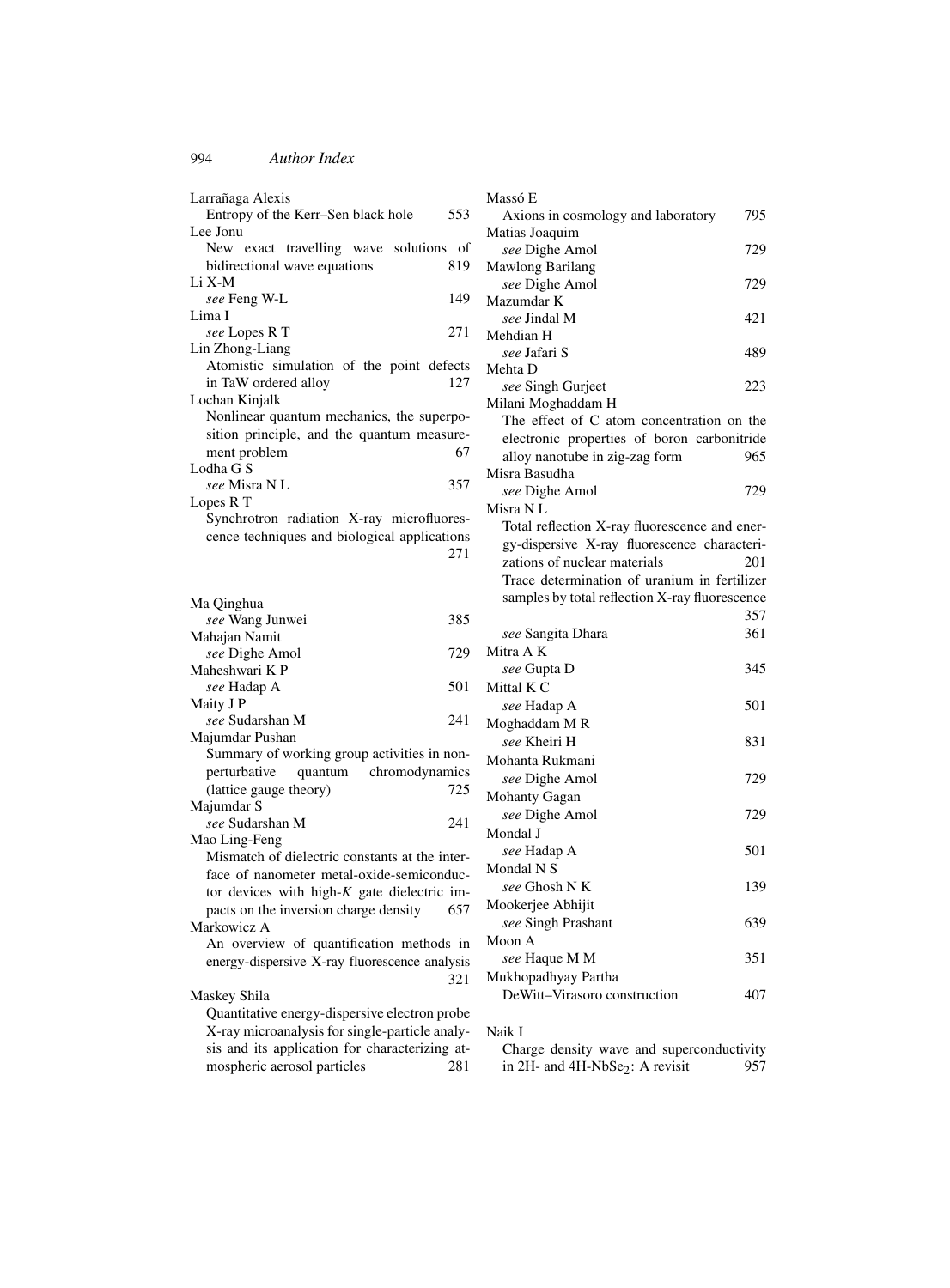| Nanayakkara Asiri                             | Romanov A Yu                                                              |
|-----------------------------------------------|---------------------------------------------------------------------------|
| Application of Lie transform perturba-        | X-ray microbeams based on Kumakhov                                        |
| tion method for multidimensional<br>non-      | polycapillary optics and its applications:                                |
| 37<br>Hermitian systems                       | Analytical consideration<br>339                                           |
| Nayak B                                       | Roy D P                                                                   |
| Accretion, primordial black holes and stan-   | Why Large Hadron Collider?<br>741                                         |
| dard cosmology<br>173                         | Roy S                                                                     |
| Nyffeler A                                    | 345<br>see Gupta D                                                        |
| see Ghosh D K<br>707                          | Roy Sourov                                                                |
|                                               | 699<br>see Joshipura Anjan S                                              |
|                                               | Roy Tushar                                                                |
| Okuducu S                                     | A simplified approach for the generation of                               |
| see Bölükdemir M H<br>457                     | projection data for cone beam geometry<br>667                             |
|                                               | Ruban A V                                                                 |
|                                               | 639<br>see Singh Prashant                                                 |
| Pakdel A                                      |                                                                           |
| Influence of drying conditions on the optical |                                                                           |
| and structural properties of sol-gel-derived  | Safari Ebrahim                                                            |
| ZnO nanocrystalline films<br>973              | Influence of the laser-diode temperature on                               |
| Pereira G R                                   | crystal absorption and output power in an end-                            |
| 271<br>see Lopes R T                          | pumped Nd:YVO <sub>4</sub> laser<br>119                                   |
| Perez C A                                     | Sahin E                                                                   |
| 271<br>see Lopes R T                          | see Guseinov I I<br>109                                                   |
| Prakash S                                     | Sahu Biswajit                                                             |
| Meyer-Neldel DC conduction in chalcogen-      |                                                                           |
| ide glasses<br>629                            | Quantum ion-acoustic solitary waves<br>in                                 |
| Rahaman Moshiour                              | weak relativistic plasma<br>933                                           |
| 639<br>see Singh Prashant                     | Saksena M D                                                               |
| Rajasekar S                                   | 591<br>see Tandon Pavitra                                                 |
| see Sakthivel G<br>373                        | Sakthivel G                                                               |
| Ram S S                                       | Oscillatory variation of anomalous diffu-                                 |
| 241<br>see Sudarshan M                        | sion in pendulum systems<br>373                                           |
| Rane R S                                      | Sakthivel Rathinasamy                                                     |
| see Katore S D<br>543                         | see Lee Jonu<br>819                                                       |
| Rangarajan Raghavan                           | Sankar S Uma                                                              |
| Working group report: Cosmology and astro-    | see Joshipura Anjan S<br>699                                              |
| particle physics<br>693                       | Santhosh K P                                                              |
| Rao D V                                       | doubly                                                                    |
| Synchrotron-based X-ray fluorescence, ima-    | Cluster radioactivity leading to<br>magic $100$ Sn and $132$ Sn daughters |
| ging and elemental mapping from biologi-      | 431                                                                       |
| cal samples<br>261                            | Sanyal Biplab                                                             |
| Rastogi A K                                   | see Singh Prashant<br>639                                                 |
| see Naik I<br>957                             | Sarkar M                                                                  |
| Ravindran V                                   | 345<br>see Gupta D                                                        |
| see Ghosh D K<br>707                          | Sarkar Manoranjan                                                         |
| Ray J G                                       | fluorescence<br>X-ray<br>activities<br>Saha<br>at                         |
| 241<br>see Sudarshan M                        | Institute of Nuclear Physics, India<br>293                                |
|                                               | Sarkar P S                                                                |
| Ray R P K                                     | see Roy Tushar<br>667                                                     |
| see Kumar Rajesh<br>471                       | Saxena Abhay                                                              |
| Reuschl R                                     | see Johri Manoj<br>621                                                    |
| see Kumar Ajay<br>331                         | Saxena <sub>S</sub>                                                       |
| Ro Chul-Un                                    |                                                                           |
| see Maskey Shila<br>281                       | see Johri Manoj<br>621                                                    |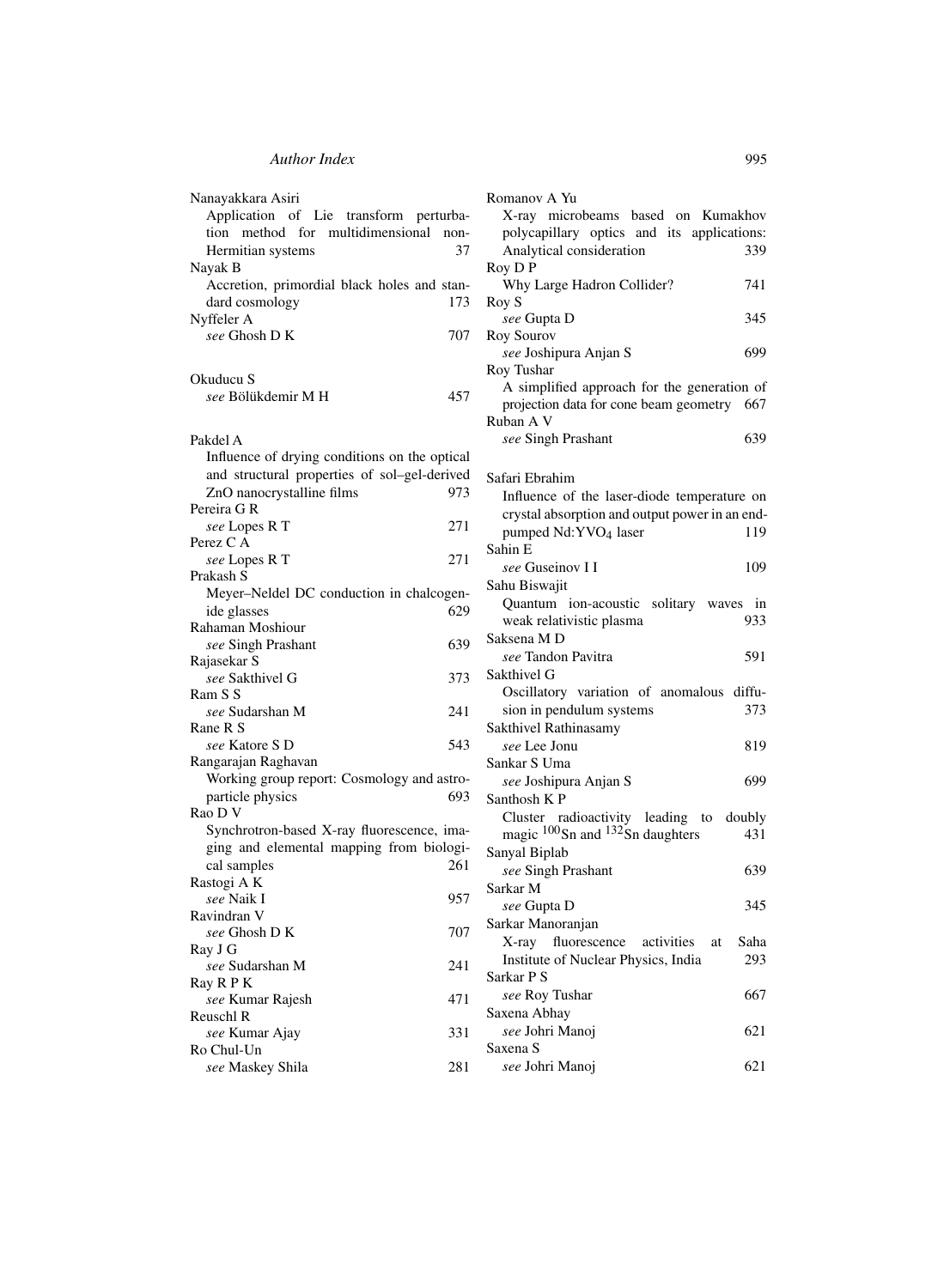| Sepehri Alireza                                |      |
|------------------------------------------------|------|
| see Zomorrodian Mohammad Ebrahim               | 93   |
| Shafiee Afshin                                 |      |
| On a new formulation of microphenomena:        |      |
| Basic principles, stationary fields and beyond | 843  |
| Singh D P                                      |      |
| see Johri Manoj                                | 621  |
| Singh Gurjeet                                  |      |
| Influence of near-edge processes in the ele-   |      |
| mental analysis using X-ray emission based     |      |
| techniques                                     | 223  |
| Singh J B                                      |      |
| see Jindal M                                   | 421  |
| Singh L P                                      |      |
| see Nayak B                                    | 173  |
| Singh N                                        |      |
| see Singh Gurjeet                              | 223  |
| <b>Singh Prashant</b>                          |      |
| Magnetic behaviour of AuFe and                 | NiMo |
| alloys                                         | 639  |
| Singh T P                                      | 67   |
| see Lochan Kinjalk                             |      |
| Sinha Amar<br>see Roy Tushar                   | 667  |
| Sudarshan M                                    |      |
| Energy-dispersive X-ray fluorescence - A       |      |
| tool for interdisciplinary research            | 241  |
| Sood Aman D                                    |      |
| Stability of the fragments and thermaliza-     |      |
| tion at the peak centre-of-mass energy         | 909  |
| Spillmann U                                    |      |
| see Kumar Ajay                                 | 331  |
| Srivastava Ajit                                |      |
| see Rangarajan Raghavan                        | 693  |
| Stöhlker Th<br>see Kumar Ajay                  | 331  |
| Sunanda K                                      |      |
| see Tandon Pavitra                             | 591  |
| Swapna M                                       |      |
| see Rao D V                                    | 261  |
|                                                |      |
| Takeda T                                       |      |
| see Rao D V                                    | 261  |

| Tandon Pavitra                                                |     |
|---------------------------------------------------------------|-----|
| Vibrational analysis of Fourier transform                     |     |
| spectrum of the $B^3\Sigma_u^-(0_u^+) - X^3\Sigma_g^-(0_g^+)$ |     |
| transition of ${}^{80}Se_2$ molecule                          | 591 |

# Tel E

| see Bölükdemir M H<br>Tewari S                | 457 |
|-----------------------------------------------|-----|
| Structural, electrical and optical studies on |     |
| spray-deposited aluminium-doped ZnO thin      |     |
| films                                         | 153 |
| Tiwary S N                                    |     |
| see Kumar Rajesh                              | 471 |
| Trassinelli M                                 |     |
| see Kumar Ajay                                | 331 |
| Tripathi S K                                  |     |
| see Prakash S                                 | 629 |
| Trotsenko S                                   |     |
| see Kumar Ajay                                | 331 |
|                                               |     |
| Uma Sankar S                                  |     |
| see Joshipura Anjan S                         | 699 |
| Upadhyay Sanjay                               |     |
| Thermoelastic properties of minerals at high  |     |
| temperature                                   | 183 |
| Uttam K N                                     |     |
| see Tandon Pavitra                            | 591 |
|                                               |     |
| Vafaei V                                      |     |
| see Kheiri H                                  | 831 |
|                                               |     |
| Van Grieken René                              |     |
| X-ray spectrometry for preventive conser-     |     |
| vation of cultural heritage                   | 191 |
| Varga I                                       |     |
| see Misra N L                                 | 357 |
| Vempati Sudhir                                |     |
| see Dighe Amol                                | 729 |
| Vempati Sudhir K                              |     |
| see Chowdhury Debtosh                         | 1   |
| Volotka A V                                   |     |
| see Kumar Ajay                                | 331 |
|                                               |     |
| Waman V S                                     |     |
| see Bakr Nabeel A                             | 519 |
| Wang Junwei                                   |     |
| Inverse synchronization of coupled fraction-  |     |
| al-order systems through open-plus-closed-    |     |
| loop control                                  | 385 |
| Wang Xing-Yuan                                |     |
| see Kadir Abdurahman                          | 887 |
| Wankhade K S                                  |     |
| see Katore S D                                | 543 |
| Weber G                                       |     |
| see Kumar Ajay                                | 331 |
| Wolski Paweł                                  |     |

*see* Kuczumow Andrzej 213